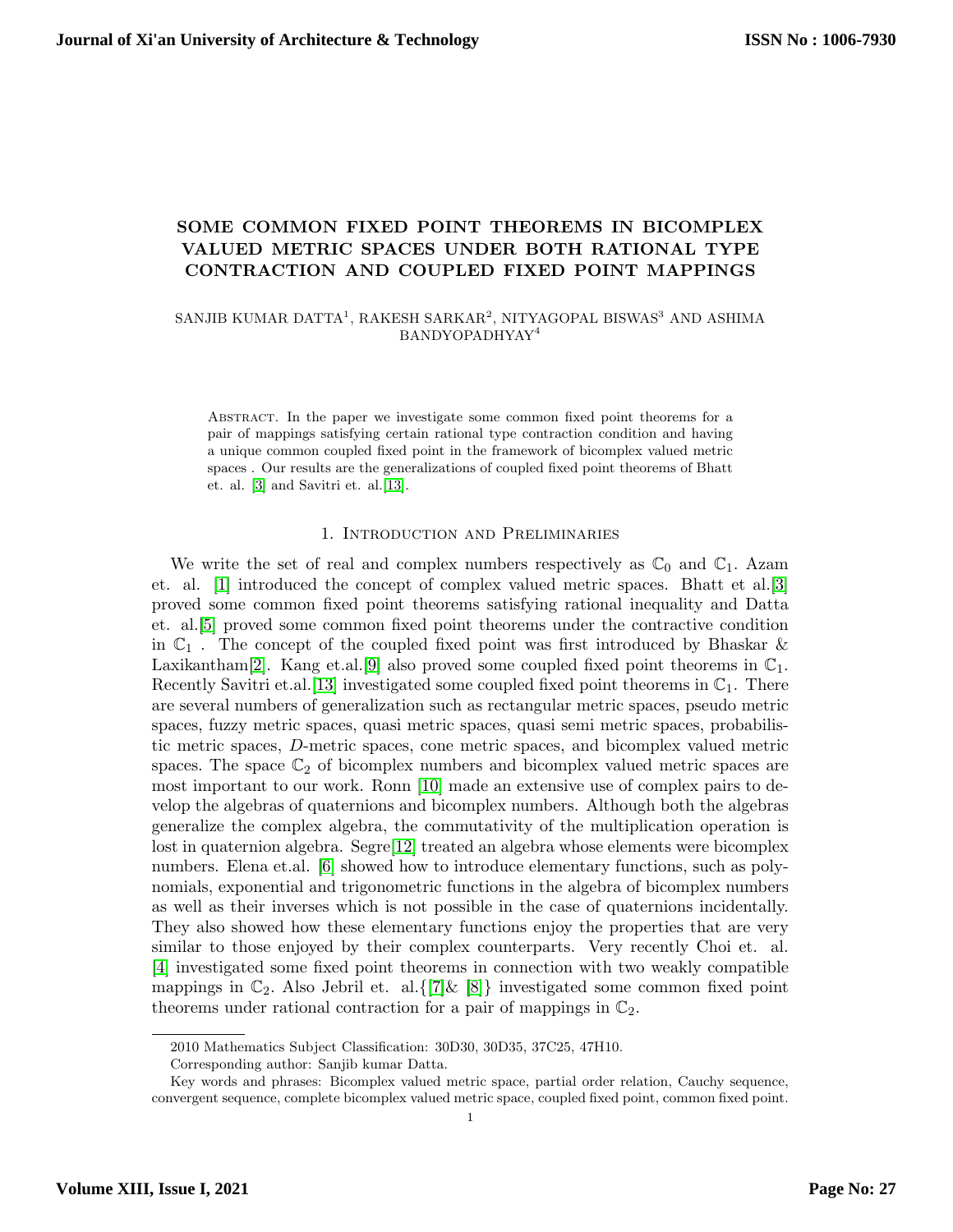The partial order relation  $\precsim$  on  $\mathbb{C}_1$  is defined as follows

$$
z_1 \precsim z_2 \text{ if and only if } Re(z_1) \leq Re(z_2) \text{ and } Im(z_1) \leq Im(z_2).
$$

Thus  $z_1 \precsim z_2$  if one of the following conditions is satisfied

(i)  $Re(z_1) = Re(z_2)$  and  $Im(z_1) = Im(z_2)$ , (ii)  $Re(z_1) < Re(z_2)$  and  $Im(z_1) =$  $Im(z_2), (iii) \; Re(z_1) = Re(z_2) \; \text{and} \; Im(z_1) < Im(z_2), (iv) \; Re(z_1) < Re(z_2) \; \text{and}$  $Im(z_1) < Im(z_2)$ .

We write  $z_1 \precsim z_2$  if  $z_1 \precsim z_2$  and  $z_1 \neq z_2$  i.e., one of (ii), (iii) and (iv) is satisfied and we write  $z_1 \prec z_2$  if only *(iv)* is satisfied. Taking this into account some fundamental properties of the partial order  $\precsim$  on  $\mathbb{C}_1$  is defined as follows

(1) If  $0 \precsim z_1 \precsim z_2$  then  $|z_1| < |z_2|$ ;

(2) If  $z_1 \precsim z_2, z_2 \precsim z_3$  then  $z_1 \precsim z_3$  and

(3) If  $z_1 \precsim z_2$  and  $\lambda < 1$  is a non-negative real number then  $\lambda z_1 \precsim z_2$ .

Azam et. al. [\[1\]](#page-9-2) defined the complex valued metric space in the following way.

**Definition 1.1.** [\[1\]](#page-9-2) Let X be a non empty set and the mapping  $d: X \times X \to \mathbb{C}_1$ , satisfies the following conditions:

 $(d_1)$   $0 \preceq d(x, y)$ , for all  $x, y \in X$  and  $d(x, y) = 0$  if and only if  $x = y$ ;

 $(d_2) d(x, y) = d(y, x)$  for all  $x, y \in X$ ;

 $(d_3) d(x,y) \preceq d(x,z) + d(z,y)$ , for all  $x, y, z \in X$ .

Then d is called a complex valued metric on X and  $(X, d)$  is called a complex valued metric space.

The space  $\mathbb{C}_2$  is the first in an infinite sequence of multicomplex spaces which are generalizations of  $\mathbb{C}_1$ .

The notion of the space  $\mathbb{C}_2$  was defined by Segre $[12]$  as

$$
\mathbb{C}_2 = \{ w : w = p_0 + i_1 p_1 + i_2 p_2 + i_1 i_2 p_3, p_k \in \mathbb{C}_0, 0 \le k \le 3 \}
$$
  
i.e., 
$$
\mathbb{C}_2 = \{ w = z_1 + i_2 z_2 \mid z_1, z_2 \in \mathbb{C}_1 \},
$$

where  $z_1 = p_0 + i_1p_1$ ,  $z_2 = p_2 + i_1p_3$  and  $i_1$ ,  $i_2$  are independent imaginary units such that  $i_1^2 = -1 = i_2$ . The product of  $i_1$  and  $i_2$  defines a hyperbolic unit j such that  $j^2 = 1$ . The product of all units are commutative and satisfy

$$
i_1i_2 = j
$$
,  $i_1j = -i_2$ ,  $i_2j = -i_1$ .

**Definition 1.2.** For a bicomplex number  $w = z_1 + i_2z_2$ , the norm is denoted by  $||z_1 + i_2z_2||$  and defined by

$$
||z_1 + i_2 z_2|| = (|z_1|^2 + |z_2|^2)^{\frac{1}{2}} = (|z_1 - i_1 z_2|^2 + |z_1 + i_1 z_2|^2)^{\frac{1}{2}}.
$$

If we take  $w = p_0 + i_1p_1 + i_2p_2 + i_1i_2p_3$  for  $p_k \in \mathbb{C}_0$ ,  $k = 0, 1, 2, 3$  then the norm of w is defined by

$$
||w|| = (p_0^2 + p_1^2 + p_2^2 + p_3^2)^{\frac{1}{2}}.
$$

The partial order relation  $\precsim_{i_2}$  on  $\mathbb{C}_2$  was defined by Choi et. al. [\[4\]](#page-9-9) as  $u \precsim_{i_2} v$  if and only if  $u_1 \precsim u_2$  and  $v_1 \precsim v_2$ , where  $u_1, u_2, v_1, v_2 \in \mathbb{C}$ . The bicomplex valued metric  $d: X \times X \to \mathbb{C}_2$  on a non-empty set X and the structure  $(X, d)$  on  $\mathbb{C}_2$  were defined by Choi et. al. [\[4\]](#page-9-9) accordingly.

By the deduction of Rochon & Shapiro [\[11\]](#page-9-12) we get the results

By the deduction of Rochon  $\alpha$  Snapiro [11]<br>(i)  $||uv|| \le \sqrt{2} ||u|| ||v||$  for any  $u, v \in \mathbb{C}_2$ ;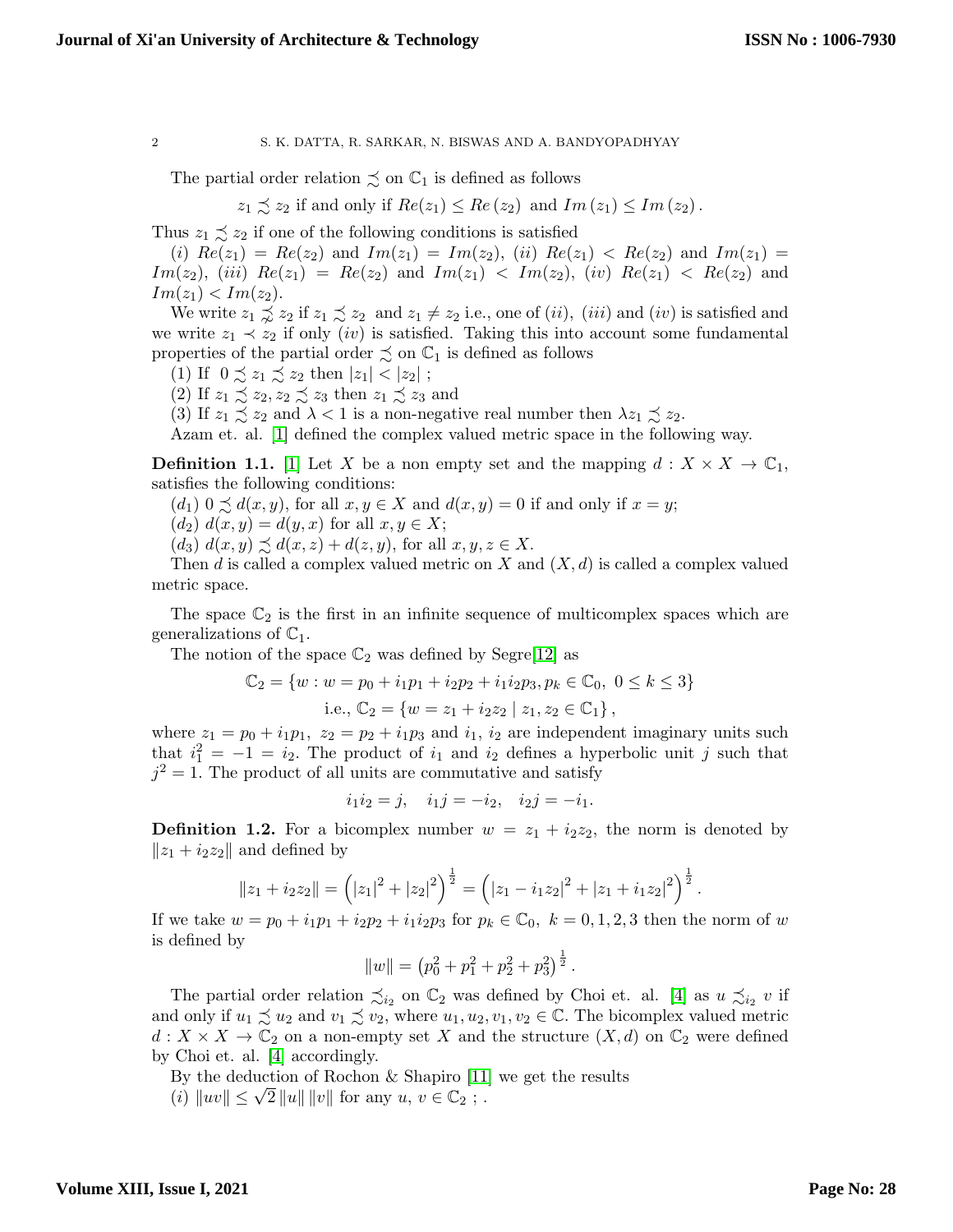(ii)  $\|uv\| = \|u\| \|v\|$  for any  $u, v \in \mathbb{C}_2$  with at least one of them is degenerated;  $(iii)$   $\|\frac{1}{u}\$  $\frac{1}{u}$   $\Big\| = \frac{1}{\|u\|}$  $\frac{1}{\|u\|}$  for any degenerated bicomplex number u with  $0 \nless \hat{u}_2 u$ .

**Definition 1.3.** The max function for the partial order  $\precsim_{i_2}$  on  $\mathbb{C}_2$  is defined as follows

$$
(i) \ \max\{u, v\} = v \Leftrightarrow u \preceq_{i_2} v;
$$

$$
(ii) \ u \preceq_{i_2} \max\{u, v\} \Longrightarrow u \preceq_{i_2} v \text{ or } ||u|| \le ||v||;
$$

$$
(iii) \ \max\{u, v\} = v \Longleftrightarrow u \preceq_{i_2} v \text{ or } ||u|| \le ||v||.
$$

**Definition 1.4.** Let  $\{z_n\}$  be an arbitrary sequence in  $\mathbb{C}_2$ . Then  $\{z_n\}$  is said to be Cauchy in  $\mathbb{C}_2$  if and only if  $d\{z_n, z_{n+m}\} \prec c$  for all  $0 \prec c \in \mathbb{C}_2$  as  $n \to \infty$ .

**Definition 1.5.** Let  $\{z_n\}$  be any Cauchy sequence in  $\mathbb{C}_2$ . Then  $\mathbb{C}_2$  is said to be complete if every Cauchy sequence  $\{z_n\}$  is converges to a point  $z_0$  in  $\mathbb{C}_2$ .

**Definition 1.6.** [\[9\]](#page-9-5) An element  $(z, z') \in X \times X$  is called a coupled fixed point of the mapping  $S: X \times X \rightarrow X$  if

$$
S(z, z') = z
$$
 and 
$$
S(z', z) = z'.
$$

<span id="page-2-0"></span>**Lemma 1.1.** [\[1\]](#page-9-2) Let  $(X, d)$  be a complex valued metric space and  $\{x_n\}$  be a sequence in X. Then  $\{x_n\}$  is Cauchy if and only if  $|d(x_n, x_{n+m})| \to 0$  as  $n \to \infty$ .

Bhatt et. al.[\[3\]](#page-9-0) investigated the common fixed point of mappings satisfying rational inequality in  $\mathbb{C}_1$  and obtained the following result.

**Theorem 1.1.** [\[3\]](#page-9-0) Let  $(X, d)$  be a complex valued metric space. Let the mappings  $S, T: X \to X$  be satisfy

$$
d(Sx,Ty) \le \frac{a\left[d\left(x,Sx\right)d\left(x,Ty\right)+d\left(y,Ty\right)d\left(y,Sx\right)\right]}{d\left(x,Ty\right)+d\left(y,Sx\right)},
$$

for all  $x, y \in X$ , where  $0 \le a < 1$ . Then S and T have a unique common fixed point.

Recently Savitri et. al. [\[13\]](#page-9-1) introduced the concept of coupled fixed point in  $\mathbb{C}_1$  and obtained the following theorem.

**Theorem 1.2.** [\[13\]](#page-9-1) Let  $(X, d)$  be a complete complex valued metric space and  $S, T$ :  $X^2 \to X$  be the mappings satisfy

$$
d(S(x_1, x_2), T(y_1, y_2))
$$
  
\n
$$
\leq \alpha \frac{[d(x_1, S(x_1, x_2)) d(x_1, T(y_1, y_2)) + d(x_1, T(y_1, y_2)) d(x_1, S(x_1, x_2))]}{d(x_1, T(y_1, y_2)) d(x_1, S(x_1, x_2))}
$$

for all  $x_1, x_2, y_1, y_2 \in X$ , where  $0 \leq \alpha < 1$ . Then S and T have a unique common coupled fixed point.

Our works are the generalization of the above two theorems of Bhatt et. al. [\[3\]](#page-9-0) and Savitri et.al.[\[13\]](#page-9-1) and some extensions of these theorems. The purpose of this paper is also to introduce the concepts of Choi et. al.[\[4\]](#page-9-9) and Jebril et. al.[\[7\]](#page-9-10) to improve the above results in  $\mathbb{C}_2$ . In fact we wish to explore and also extend the relevant results of  $\mathbb{C}_1$  in  $\mathbb{C}_2$ .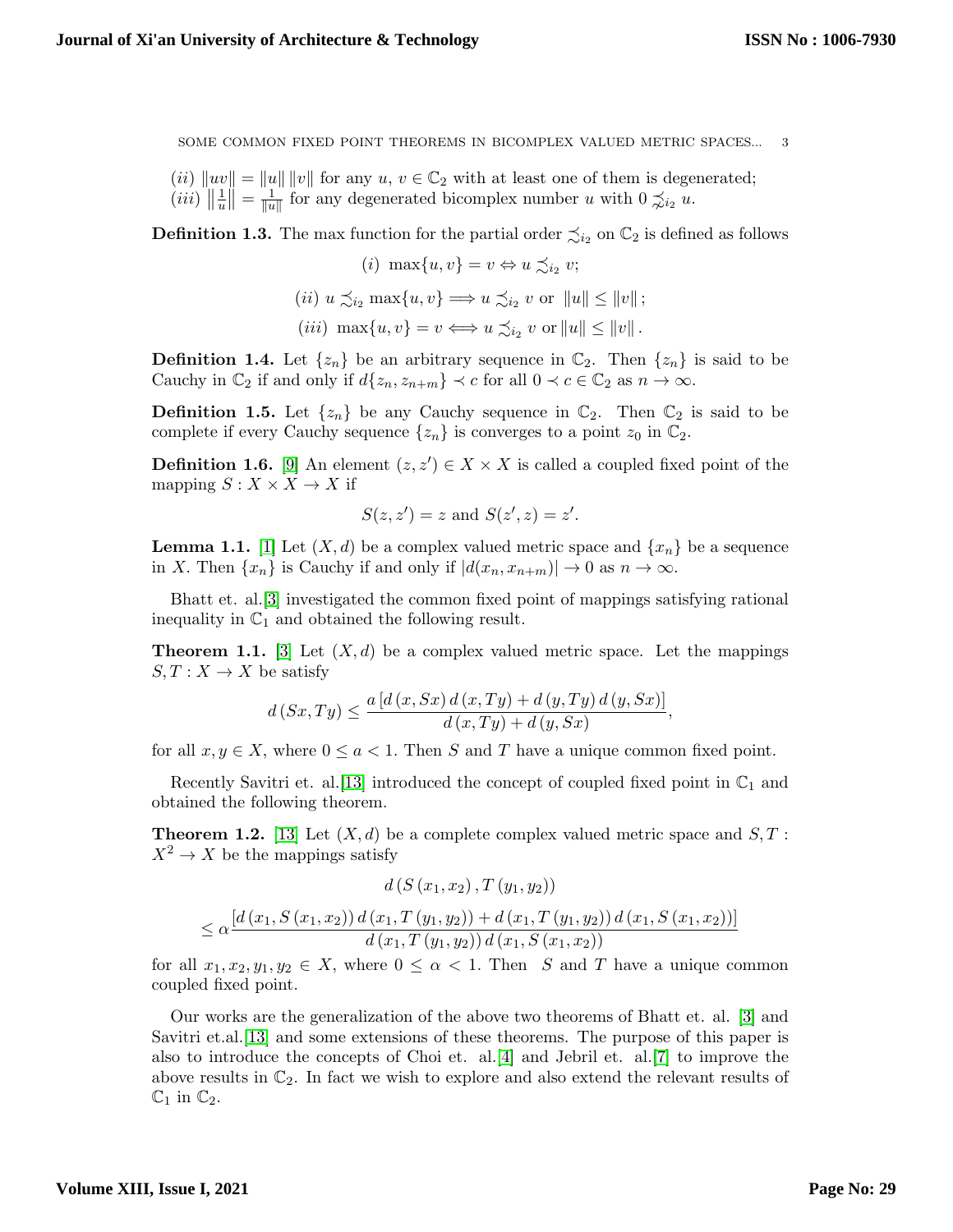# <span id="page-3-0"></span>2. Main Result

In this section we prove some theorems and corollaries followed by a lemma, an effective tool of our works.

<span id="page-3-2"></span>**Lemma 2.1.** Let  $(X, d)$  be a bicomplex valued metric space and  $\{z_n\}$  be a sequence in  $\mathbb{C}_2$ . Then  $\{z_n\}$  is Cauchy if and only if  $||d(z_n, z_{n+m})|| \to 0$  as  $n \to \infty$ .

*Proof.* We take  $n + m = n'$ . Then  $n' \to \infty$  as  $n \to \infty$  for any positive integer m. Also we take  $z_n = z_{n_1} + i_2 z_{n_2}$  and  $z_{n'} = z_{n'_1} + i_2 z_{n'_2}$ , where  $z_{n_1}, z_{n_2}, z_{n'_1}, z_{n'_2} \in \mathbb{C}_1$ . Now

$$
||d(z_n, z_{n+m})|| = ||d(z_n, z_{n'})|| = ||z_n - z_{n'}||
$$
  
\n
$$
= ||(z_{n_1} + iz_{n_2}) - (z_{n'} + iz_{n'})||
$$
  
\n
$$
= ||(z_{n_1} - z_{n'_1}) + iz(z_{n_2} - z_{n'_2})||
$$
  
\n
$$
= (|z_{n_1} - z_{n'_1}|^2 + |z_{n_2} - z_{n'_2}|^2)^{\frac{1}{2}}.
$$
\n(2.1)

Therefore from Equation (2.[1\)](#page-3-0) we get that the sequence  $\{z_n\}$  is Cauchy in  $\mathbb{C}_2$  if and only if the sequences  $\{z_{n_1}\}$  and  $\{z_{n_2}\}$  are Cauchy in  $\mathbb{C}_1$ . Again by Lemma(1.[1\)](#page-2-0) we have that the sequences  $\{z_{n_1}\}\$  and  $\{z_{n_2}\}\$  are Cauchy in  $\mathbb{C}_1$  if and only if

$$
|d(z_{n_1}, z_{n_1+m_1})| \to 0
$$
 and  $|d(z_{n_2}, z_{n_2+m_2})| \to 0$ ,

for some  $m_1$  and  $m_2$  and  $n_1, n_2 \to \infty$ . Therefore we get that

<span id="page-3-3"></span><span id="page-3-1"></span>
$$
|z_{n_1} - z_{n_1 + m_1}| \to 0 \text{ and } |z_{n_2} - z_{n_2 + m_2}| \to 0,
$$
\n(2.2)

for some  $m_1$  and  $m_2$  and  $n_1, n_2 \to \infty$ . Also from [\(2](#page-3-1).1) & (2.2) we may conclude that  $\{z_n\}$  is Cauchy in  $\mathbb{C}_2$  if and only if  $||d(z_n, z_{n+m})|| \to 0$  as  $n \to \infty$ .

This completes the proof of the lemma.

**Theorem 2.1.** Let  $(X, d)$  be a bicomplex valued metric space and  $S, T : X \to X$  be two mappings satisfying the condition

$$
d(Sz, Tz') \precsim_{i_2} \frac{\alpha \left[ (z, Sz) \cdot d(z, Tz') + d(z', Tz') \cdot d(z', Sz) \right]}{d(z, Tz') + d(z', Sz)}
$$
(2.3)

for all  $z, z' \in X$  and  $0 \leq \alpha < 1$ . Then S and T have a unique common fixed point in X.

*Proof.* Let  $z_0$  be any arbitrary point in X. We construct a sequence  $\{z_n\}$  in the following way

$$
Sz_n = z_{n+1}
$$
 and  $Tz_{n+1} = z_{n+2}$ ,  $n = 0, 1, 2, 3, \cdots$ 

then we have

$$
d(z_{n+1}, z_{n+2}) = d(Sz_n, Tz_{n+1})
$$
  
\n
$$
\precsim_i \frac{\alpha [d(z_n, Sz_n) \cdot d(z_n, Tz_{n+1}) + d(z_{n+1}, Tz_{n+1}) \cdot d(z_{n+1}, Sz_n)]}{d(z_n, Tz_{n+1}) + d(z_{n+1}, Sz_n)}
$$
  
\n
$$
= \frac{\alpha [d(z_n, z_{n+1}) \cdot d(z_n, z_{n+2}) + d(z_{n+1}, z_{n+2}) \cdot d(z_{n+1}, z_{n+1})]}{d(z_n, z_{n+2}) + d(z_{n+1}, z_{n+1})}
$$
  
\n
$$
\precsim_i \frac{\alpha [d(z_n, z_{n+1}) \cdot d(z_n, z_{n+2})]}{d(z_n, z_{n+2})} \precsim_i \alpha d(z_n, z_{n+1}).
$$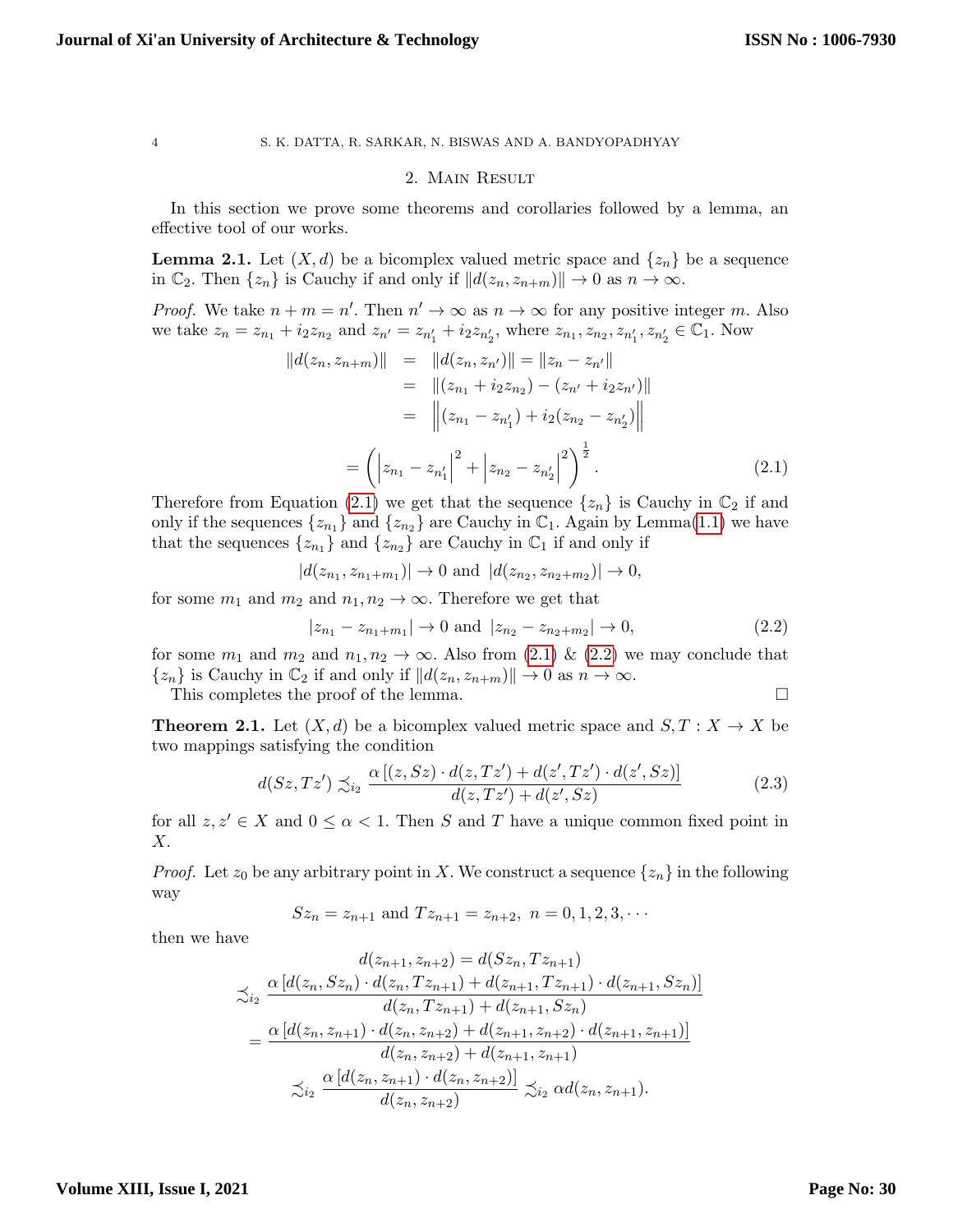Consequently for  $n \geq 0$ , we obtain that

$$
d(z_{n+1}, z_{n+2}) \leq \alpha d(z_n, z_{n+1}) \leq \alpha^2 d(z_{n-1}, z_n) \leq \ldots \leq \alpha^{n+1} d(z_0, z_1).
$$

Therefore for any  $m > n$  we get that

$$
d(z_m, z_n) \preceq_{i_2} d(z_n, z_{n+1}) + d(z_{n+1}, z_{n+2}) + \dots + d(z_{m-1}, z_m)
$$
  
\n
$$
\preceq_{i_2} \alpha^n d(z_0, z_1) + \alpha^{n+1} d(z_0, z_1) + \dots + \alpha^{m-1} d(z_0, z_1)
$$
  
\n
$$
= \{\alpha^n + \alpha^{n+1} + \dots + \alpha^{m-1}\} d(z_0, z_1) = \frac{\alpha^n}{1 - \alpha} d(z_0, z_1),
$$

which implies that

<span id="page-4-0"></span>
$$
||d(z_m, z_n)|| \le \frac{\alpha^n}{1 - \alpha} ||d(z_0, z_1)||. \tag{2.4}
$$

Now on taking  $n \to \infty$  we get that  $\frac{\alpha^n}{1-\alpha} \to 0$  and hence  $||d(z_m, z_n)|| \to 0$ . Therefore using Lemma [2.1](#page-3-2) we can say that  $\{z_n\}$  is Cauchy in X. Again since X is a complete therefore the sequence  $\{z_n\}$  converges to a point u in X. Now we have to show that  $Su = u$ . If not, then  $d(Su, u) = p$  (say) for some  $p > 0$ . So using  $(2.3)$  $(2.3)$  we get

$$
p \precsim_{i_2} d(u, z_{n+2}) + d(z_{n+2}, Su) = d(u, z_{n+2}) + d(Su, Tz_{n+1})
$$
  

$$
\precsim_{i_2} d(u, z_{n+2}) + \frac{\alpha[d(u, Su)d(u, Tz_{n+1}) + d(z_{n+1}, Tz_{n+1})d(z_{n+1}, Su)]}{d(u, Tz_{n+1}) + d(z_{n+1}, Su)}
$$
  

$$
\precsim_{i_2} d(u, z_{n+2}) + \frac{\alpha[p.d(u, z_{n+2}) + d(z_{n+1}, z_{n+2})d(z_{n+1}, Su)]}{d(u, z_{n+2}) + d(z_{n+1}, Su)},
$$

which implies that

$$
||p|| \le ||d(u, z_{n+2})|| + \frac{\alpha\sqrt{2}[\|p\| \cdot ||d(u, z_{n+2})|| + ||d(z_{n+1}, z_{n+2})|| ||d(z_{n+1}, Su)||]}{||d(u, z_{n+2}) + d(z_{n+1}, Su)||}.
$$
 (2.5)

Taking limit as  $n \to \infty$  we get that  $||d(u, z_{n+2})|| \to 0$  and  $||d(z_{n+1}, z_{n+2})|| \to 0$ . Also we have

$$
\alpha[\|p\| \cdot \|d(u, z_{n+2})\| + \sqrt{2} \|d(z_{n+1}, z_{n+2})\| \|d(z_{n+1}, S u)\|] \to 0 \text{ as } n \to \infty.
$$

So [\(2.5\)](#page-4-0) implies that  $||p|| \leq 0$ , a contradiction. Therefore  $||p|| = 0$  and hence  $Su = u$ . Similarly we obtain that  $Tu = u$ . Hence S and T have a common fixed point in X.

# Uniqueness:

Now we show that  $S$  and  $T$  have a unique common fixed point. For this let us assume that  $u^*$  be another common fixed point of S and T. Then we have

$$
d(Su,Tu^*) \precsim_{i_2} \frac{\alpha [(u,Su) \cdot d(u,Tu^*) + d(u^*,Tu^*) \cdot d(u^*,Su)]}{d(u,Tu^*) + d(u^*,Su)},
$$

which implies that  $||d(Su, Tu^*)|| \leq 0$  and hence  $u = u^*$ .

Thus the proof of the theorem is established.

**Corollary 2.1.** Let  $(X, d)$  be a bicomplex valued metric space and  $T : X \to X$  be the mapping satisfying the condition

$$
d(T^nz,T^nz') \precsim_{i_2} \frac{[d(z,T^nz)d(z,T^nz')+d(z',T^nz')d(z',T^nz)]}{d(z,T^nz')+d(z',T^nz)}
$$

for all  $z, z' \in X$ ,  $0 \leq \alpha < 1$  and  $n \in \mathbb{N}$ . Then T has a unique common fixed point in X.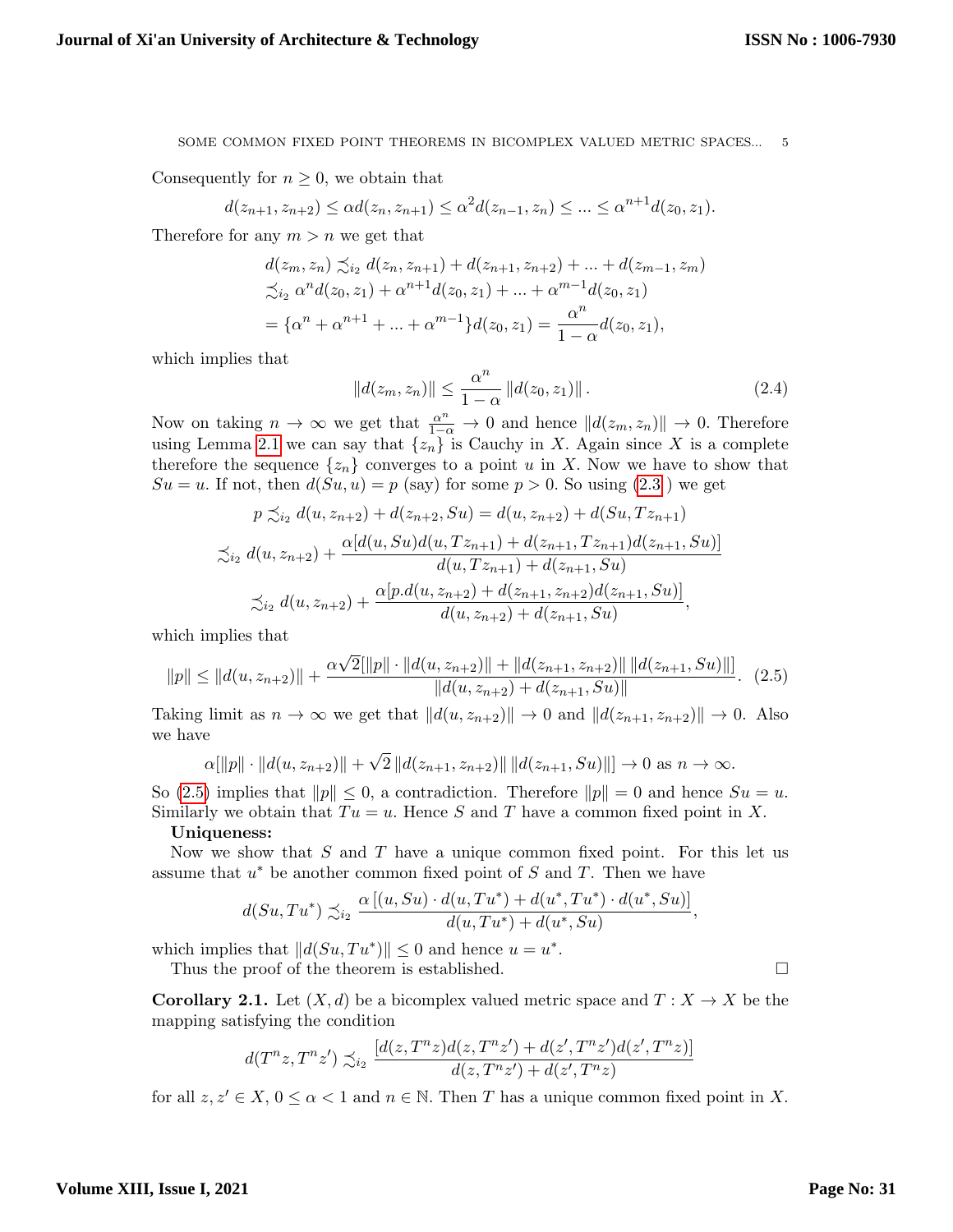*Proof.* Setting  $S = T$  in [\(2.3\)](#page-3-3) and using the result [\(2.5\)](#page-4-0) inductively we may easily prove the corollary.  $\Box$ 

**Theorem 2.2.** Let  $(X, d)$  be a complete bicomplex valued metric space and the mappings  $S, T : X \to X$  be two mappings satisfying

$$
d(Sz, Tz') \precsim_{i_2} \alpha d(z, z') + \beta \max \left\{ d(z, z'), \frac{\beta d(z, Sz) d(z', Tz')}{1 + d(Sz, Tz')} \right\},\tag{2.6}
$$

for all  $z, z' \in X$  such that  $z \neq z'$  and  $\alpha, \beta$  are nonnegative reals with  $\alpha + \beta < 1$ . Then S and T have a unique common fixed point.

*Proof.* Let  $z_0$  be an arbitrary point in X and define  $z_{2k+1} = Sz_{2k}, z_{2k+2} = Tz_{2k+1}$ ,  $k = 0, 1, 2, 3, \cdots$ . Then we have

$$
d(z_{2k+1}, z_{2k+2}) = d(Sz_{2k}, Tz_{2k+1})
$$
  
\n
$$
\precsim_{i_2} \alpha d(z_{2k}, z_{2k+1}) + \beta \max \left\{ d(z_{2k}, z_{2k+1}), \frac{d(z_{2k}, Sz_{2k}) d(z_{2k+1}, Tz_{2k+1})}{1 + d(Sz_{2k}, Tz_{2k+1})} \right\}
$$
  
\n
$$
\precsim_{i_2} \alpha d(z_{2k}, z_{2k+1}) + \beta \max \left\{ d(z_{2k}, z_{2k+1}), \frac{d(z_{2k}, z_{2k+1}) d(z_{2k+1}, z_{2k+2})}{1 + d(z_{2k+1}, z_{2k+2})} \right\}.
$$
 (2.7)

Again we know that  $d(z_{2k+1}, z_{2k+2}) < 1 + d(z_{2k+1}, z_{2k+2})$ . Therefore we have

<span id="page-5-6"></span><span id="page-5-5"></span><span id="page-5-2"></span><span id="page-5-1"></span><span id="page-5-0"></span>
$$
\frac{d(z_{2k+1}, z_{2k+2})}{1+d(z_{2k+1}, z_{2k+2})} < 1,
$$

which yields that

$$
\max\left\{d(z_{2k}, z_{2k+1}), \frac{d(z_{2k}, z_{2k+1})d(z_{2k+1}, z_{2k+2})}{1+d(z_{2k+1}, z_{2k+2})}\right\} = d(z_{2k}, z_{2k+1}).\tag{2.8}
$$

Therefore from  $(2.7) \& (2.8)$  $(2.7) \& (2.8)$  $(2.7) \& (2.8)$  we obtain that

$$
d(z_{2k+1}, z_{2k+2}) \precsim \alpha d(z_{2k}, z_{2k+1}) + \beta d(z_{2k}, z_{2k+1}) \precsim (\alpha + \beta) d(z_{2k}, z_{2k+1}).
$$
 (2.9)

Now taking norm on both side of [\(2.9\)](#page-5-2), we have

$$
||d(z_{2k+1}, z_{2k+2})|| \leq (\alpha + \beta) ||d(z_{2k}, z_{2k+1})||.
$$
 (2.10)

Similarly we get that

$$
d(z_{2k+2}, z_{2k+3}) = d(Tz_{2k+1}, Sz_{2k+2}) = d(Sz_{2k+2}, Tz_{2k+1})
$$
  
\n
$$
\precsim_{i_2} \alpha d(z_{2k+2}, z_{2k+1}) + \beta \max \left\{ d(z_{2k+2}, z_{2k+1}), \frac{d(z_{2k+2}, Sz_{2k+2}) d(z_{2k+1}, Tz_{2k+1})}{1 + d(Sz_{2k+2}, Tz_{2k+1})} \right\}
$$
  
\n
$$
\precsim_{i_2} \alpha d(z_{2k+2}, z_{2k+1}) + \beta \max \left\{ d(z_{2k+2}, z_{2k+1}), \frac{d(z_{2k+2}, z_{2k+3}) d(z_{2k+1}, z_{2k+2})}{1 + d(z_{2k+3}, z_{2k+2})} \right\}.
$$
\n(2.11)

Also we have  $d(z_{2k+2}, z_{2k+3}) < 1 + d(z_{2k+2}, z_{2k+3})$ .

<span id="page-5-4"></span><span id="page-5-3"></span>i.e., 
$$
\frac{d(z_{2k+2}, z_{2k+3})}{1+d(z_{2k+2}, z_{2k+3})} < 1,
$$

which implies that

$$
\max\left\{d(z_{2k+2}, z_{2k+1}), \frac{d(z_{2k+2}, z_{2k+3})d(z_{2k+1}, z_{2k+2})}{1+d(z_{2k+3}, z_{2k+2})}\right\} = d(z_{2k+2}, z_{2k+1}).
$$
 (2.12)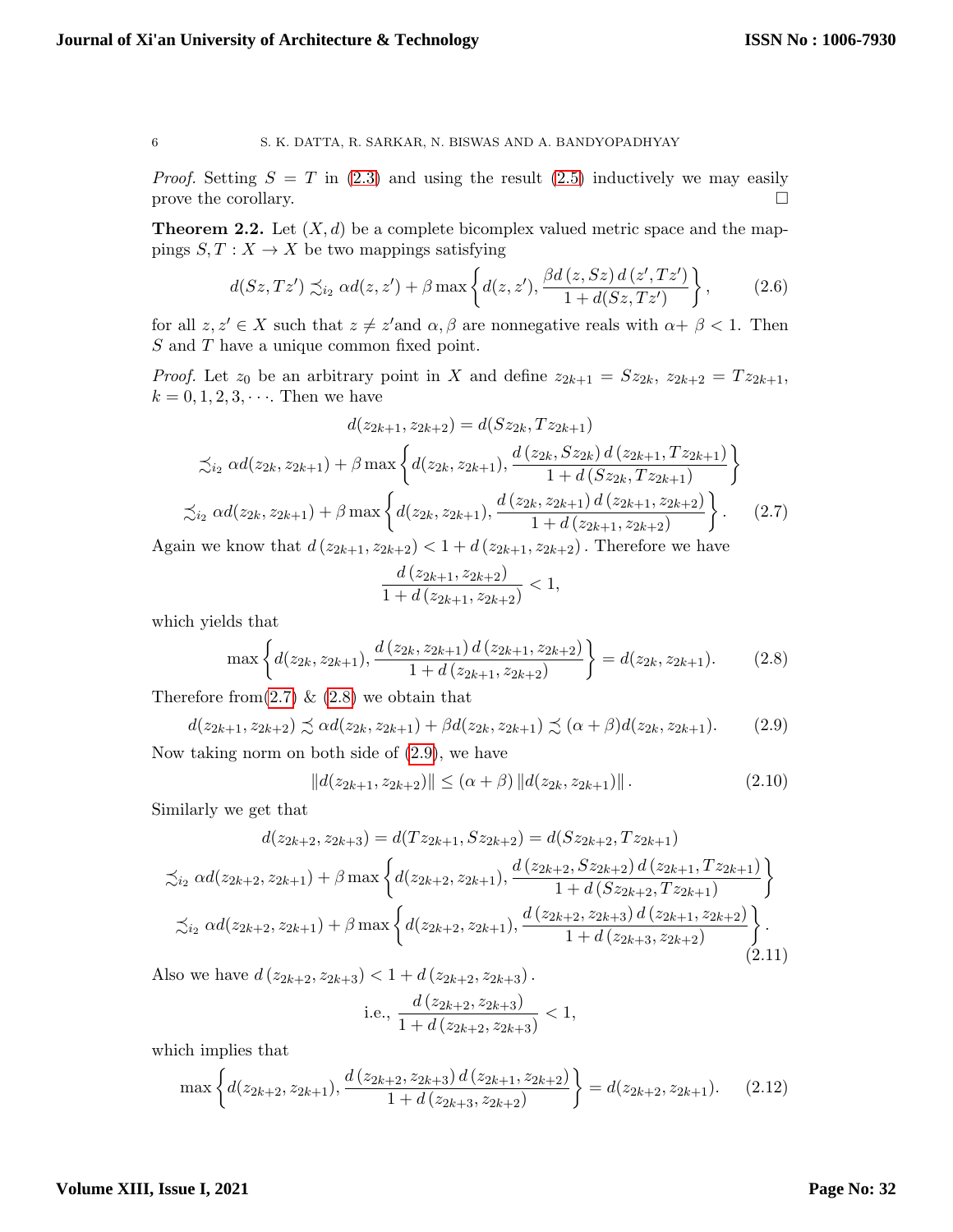Therefore by  $(2.11) \& (2.12)$  $(2.11) \& (2.12)$  $(2.11) \& (2.12)$  we obtain that

<span id="page-6-0"></span> $||d(z_{2k+3}, z_{2k+2})|| \leq (\alpha + \beta) ||d(z_{2k+2}, z_{2k+1})||$ 

i.e., 
$$
||d(z_{2k+2}, z_{2k+3})|| \leq (\alpha + \beta) ||d(z_{2k+1}, z_{2k+2})||
$$
. (2.13)

So by [\(2.10\)](#page-5-5) & [\(2.13\)](#page-6-0) and using  $\delta = \alpha + \beta < 1$  we have

$$
||d(z_{n+1}, z_{n+2})|| \le \delta ||d(z_n, z_{n+1})|| \le +...+ \delta^{n+1} ||d(z_0, z_1)||
$$
 for all  $n \in \mathbb{N}$ .

Also for any  $m > n$ , we obtain that

$$
||d(z_n, z_{n+m})|| \le ||d(z_n, z_{n+1})|| + ||d(z_{n+1}, z_{n+2})|| + \dots + ||d(z_{n+m-1}, z_{n+m})||
$$
  
\n
$$
\le |{\delta}^n + {\delta}^{n+1} + \dots + {\delta}^{n+m-1}||d(z_0, z_1)||
$$
  
\n
$$
\le \frac{{\delta}^n}{1 - {\delta}} ||d(z_0, z_1)||.
$$

Hence  $||d(z_n, z_{n+m})|| \leq \frac{\delta^n}{1-\delta}$  $\frac{\delta^n}{1-\delta} ||d(z_0, z_1)|| \to 0$  as  $n \to \infty$  for an  $m(> n) \in \mathbb{N}$ . Therefore  $\{z_n\}$  is Cauchy. Since  $\mathbb{C}_2$  is complete, there exists some  $u \in \mathbb{C}_2$  such that  $z_n \to u$  as  $n \to \infty$ . Thus we get

$$
\lim_{n \to \infty} Sz_{2n} = \lim_{n \to \infty} Tz_{2n+1} = u = Su.
$$

If possible let  $u \neq Su$ . Then  $d(u, Su) = p > 0$ . Now we can write

$$
p \precsim_{i_2} d(u, z_{2k+2}) + d(z_{2k+2}, Su) = d(u, z_{2k+2}) + d(Tz_{2k+1}, Su)
$$
  

$$
\precsim_{i_2} d(u, z_{2k+2}) + \alpha d(z_{2k+1}, u) + \beta \max \left\{ d(z_{2k+1}, u), \frac{d(u, Su)d(z_{2k+1}, Tz_{2k+1})}{1 + d(Tz_{2k+1}, Su)} \right\}
$$
  

$$
= d(u, z_{2k+2}) + \alpha d(z_{2k+1}, u) + \beta \max \left\{ d(z_{2k+1}, u), \frac{d(u, Su)d(z_{2k+1}, z_{2k+2})}{1 + d(z_{2k+2}, Su)} \right\},
$$

which implies that

$$
||p|| \le ||d(u, z_{2k+2})|| + \alpha ||d(z_{2k+1}, u)||
$$
  
+  $\beta \max \left\{ ||d(z_{2k+1}, u)||, \frac{\sqrt{2} ||d(u, Su)|| ||d(z_{2k+1}, z_{2k+2})||}{||1 + d(z_{2k+2}, Su)||} \right\}.$ 

Therefore by taking limit as  $n \to \infty$  we get  $||p|| \leq 0$ , a contradiction. So we have  $u = Su$ . Similarly we can show that  $u = Tu$ . Therefore u is a common fixed point of S and T.

## Uniqueness:

To prove the uniqueness of common fixed point of  $S$  and  $T$ , let us assume that  $u^* \in X$  be another common fixed point of S and T. Then we have  $Su^* = Tu^* = u^*$ . Now

$$
d(u, u^*) = d(Su, Tu^*) \precsim_{i_2} \alpha d(u, u^*) + \beta \max \left\{ d(u, u^*), \frac{d(u, Su)d(u^*, Tu^*)}{1 + d(Su, Tu^*)} \right\},
$$

implies that

$$
d(u,u^*) \precsim_{i_2} \alpha d(u,u^*) + \beta d(u,u^*) = (\alpha + \beta) d(u,u^*).
$$

Therefore we obtain that

$$
||d(u, u^*)|| \le \delta ||d(u, u^*)||,
$$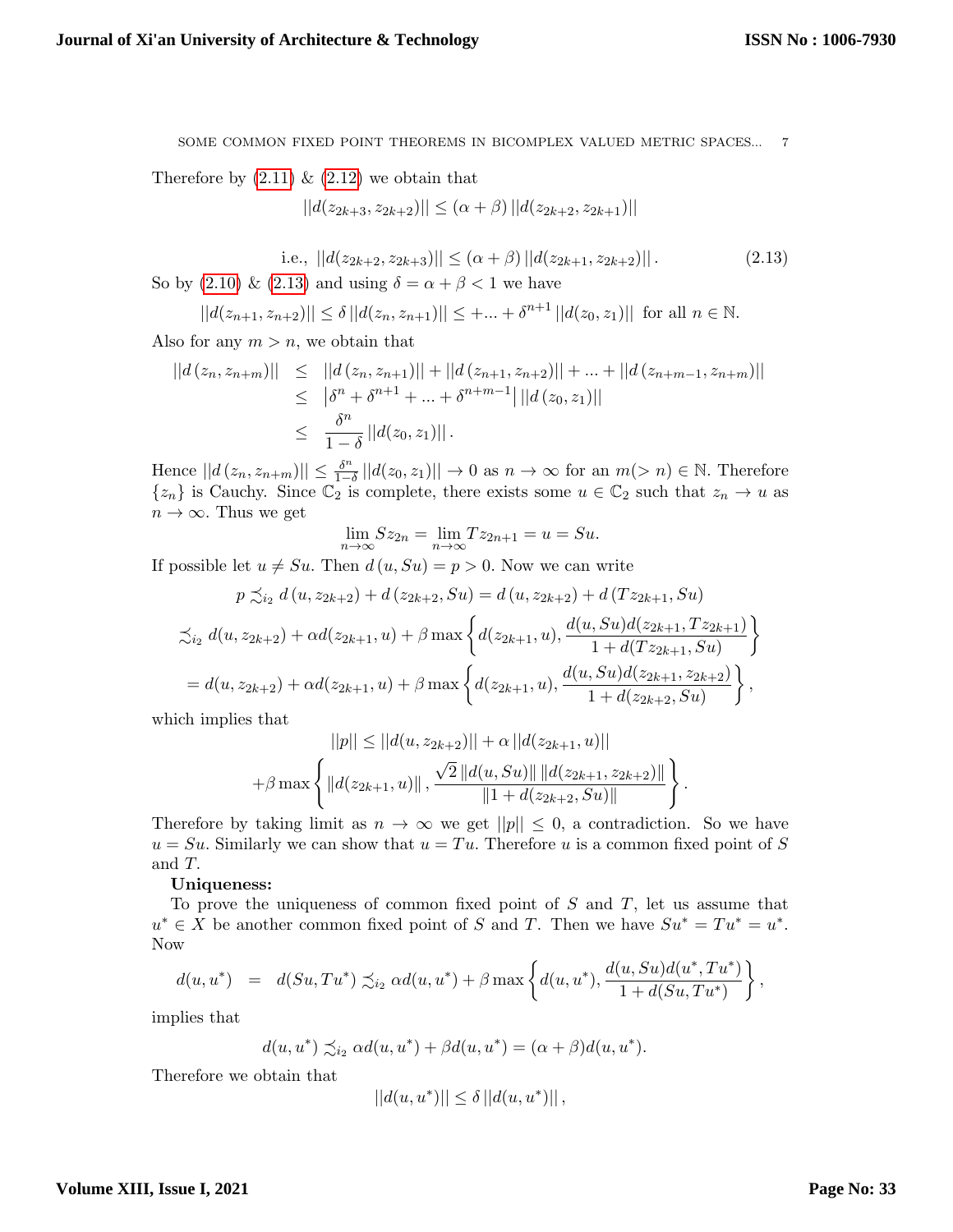with  $\delta$  < 1, a contradiction. Therefore we get  $u^* = u$ . This proves the uniqueness of common fixed point.

Hence the proof of the theorem is established.  $\Box$ 

**Corollary 2.2.** Let  $(X, d)$  be a complete bicomplex valued metric space and  $T : X \to Y$ X be the mapping satisfying

$$
d(Tz,Tz') \precsim_{i_2} \alpha d(z,z') + \beta \max \left\{ d(z,z'), \frac{\beta d(z,Tz) d(z',Tz')}{1 + d(Tz,Tz')} \right\},\,
$$

for all  $z, z' \in X$  such that  $z \neq z'$  and  $\alpha, \beta$  are non negative real numbers with  $\alpha + \beta < 1$ . Then  $T$  has a unique common fixed point in  $X$ .

*Proof.* Setting  $S = T$  in [\(2](#page-5-6).6) we may easily prove the result.

**Theorem 2.3.** Let  $(X, d)$  be a bicomplex valued metric space and  $S, T : X \times X \rightarrow X$ be two mappings satisfying

$$
d(S(z_1,z_2),T(z'_1,z'_2)) \precsim_{i_2} \alpha \frac{[d(z_1,S(z_1,z_2))d(z_1,T(z'_1,z'_2)) + d(z'_1,T(z'_1,z'_2))d(z'_1,S(z_1,z_2))]}{d(z_1,T(z'_1,z'_2)) + d(z'_1,S(z_1,z_2))},
$$

for all  $z_1, z_2, z'_1, z'_2 \in X$  and  $0 \leq \alpha < 1$ . Then S and T have a unique coupled fixed point.

*Proof.* We construct the sequences  $\{z_n\}$  and  $\{z'_n\}$  in X for any two arbitrary point  $z_0, z'_0 \in X$  such a way that  $z_{n+1} = S(z_n, z'_n), z_{n+2} = T(z_{n+1}, z'_{n+1})$  and  $z'_{n+1} =$  $S(z'_n, z_n), z'_{n+2} = T(z'_{n+1}, z_{n+1}),$  for all  $n = 0, 1, 2, \cdots$ . Now

$$
d(z_{n+1}, z_{n+2}) = d(S(z_n, z'_n), T(z_{n+1}, z'_{n+1}))
$$
  

$$
\precsim_i \frac{\alpha[d(z_n, S(z_n, z'_n)) \cdot d(z_n, T(z_{n+1}, z'_{n+1})) + d(z_{n+1}, T(z_{n+1}, z'_{n+1})) \cdot d(z_{n+1}, S(z_n, z'_n))]}{d(z_n, T(z_{n+1}, z'_{n+1})) + d(z_{n+1}, S(z_n, z'_n))}
$$
  

$$
= \frac{\alpha[d(z_n, z_{n+1}) \cdot d(z_n, z_{n+2}) + d(z_{n+1}, z_{n+2})d(z_{n+1}, z_{n+1})]}{d(z_n, z_{n+2}) + d(z_{n+1}, z_{n+1})} = \alpha d(z_n, z_{n+1}), \text{ for all } n \ge 0.
$$

Hence we have

$$
d(z_{n+1}, z_{n+2}) \preceq_{i_2} \alpha d(z_n, z_{n+1}) \preceq_{i_2} \alpha^2 d(z_{n-1}, z_n) \preceq_{i_2} \ldots \preceq_{i_2} \alpha^{n+1} d(z_0, z_1).
$$

Now for  $m > n$ , we obtain that

$$
d(z_n, z_m) \preceq_{i_2} d(z_n, z_{n+1}) + d(z_{n+1}, z_{n+2}) + \dots + d(z_{m-1}, z_m)
$$
  
=  $\alpha^n d(z_0, z_1) + \alpha^{n+1} d(z_0, z_1) + \dots + \alpha^{m-1} d(z_0, z_1)$   
=  $\alpha^n d(z_0, z_1) \{1 + \alpha + \alpha^2 + \dots + \alpha^{m-n-1}\}$   
=  $\frac{\alpha^n}{1 - \alpha} d(z_0, z_1),$ 

implying that

$$
||d(z_n, z_m)|| \leq \frac{\alpha^n}{1-\alpha} ||d(z_0, z_1)||.
$$

So we have  $||d(z_n, z_m)|| \to 0$  as  $n, m \to \infty$ . Hence  $\{z_n\}$  is a Cauchy sequence. Also

$$
d(z'_{n+1},z'_{n+2})=d(S(z'_n,z_n),T(z'_{n+1},z_{n+1}))\\
$$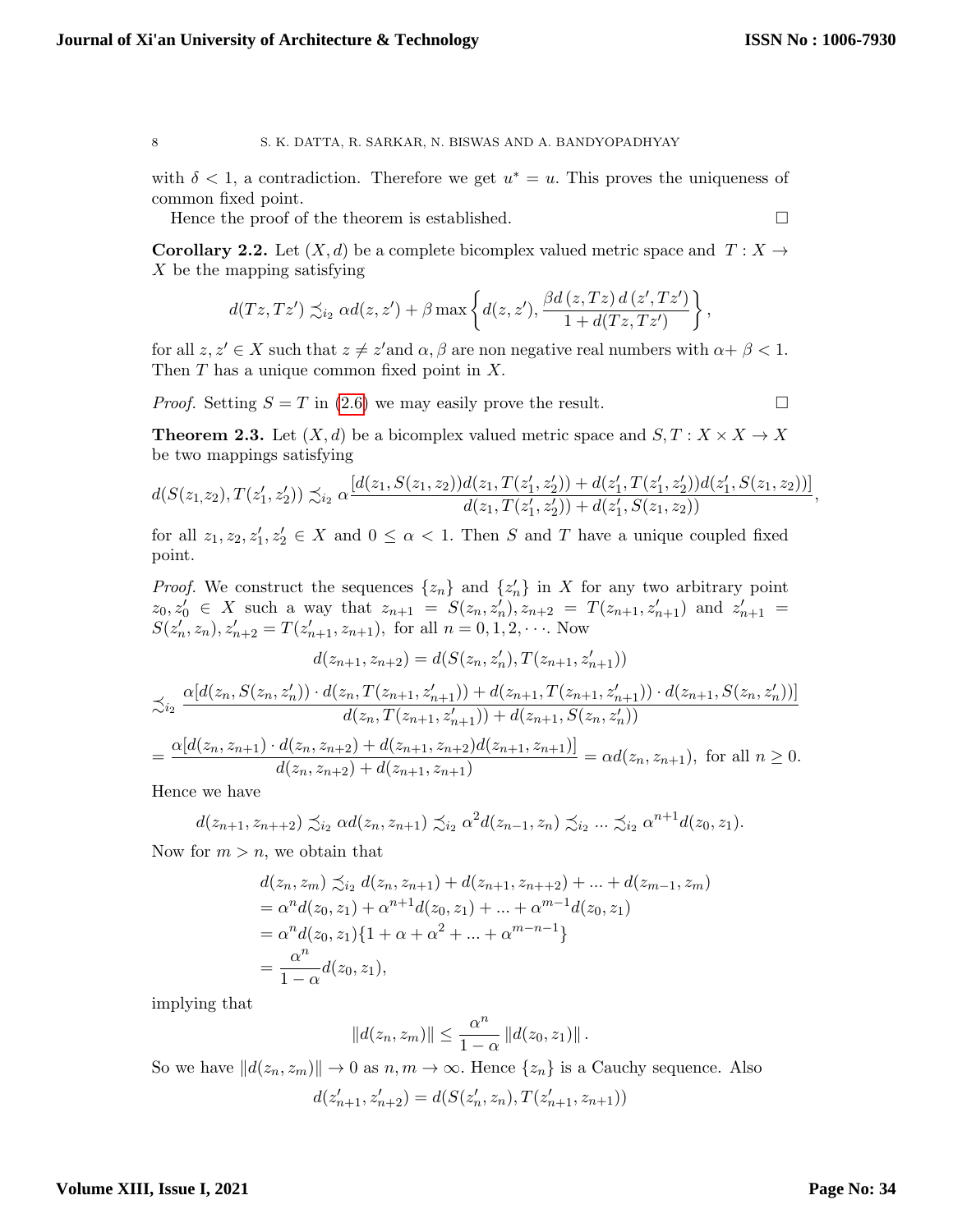$$
\begin{aligned} &\precsim_{i_{2}}\frac{\alpha[d(z_{n}',S(z_{n}',z_{n}))\cdot d(z_{n}',T(z_{n+1}',z_{n+1}))+d(z_{n+1}',T(z_{n+1}',z_{n+1}))d(z_{n+1}',S(z_{n}',z_{n}))]}{d(z_{n}',T(z_{n+1}',z_{n+1}))+d(z_{n+1}',S(z_{n}',z_{n}))} \\ &=\frac{\alpha[d(z_{n}',z_{n+1}')\cdot d(z_{n}',z_{n+2}')+d(z_{n+1}',z_{n+2}')d(z_{n+1}',z_{n+1}')]}{d(z_{n}',z_{n+2}')+d(z_{n+1}',z_{n+1}')}\precsim_{i_{2}}\alpha d(z_{n}',z_{n+1}'), \end{aligned}
$$

which implies that

$$
d(z'_{n+1}, z'_{n+2}) \preceq_{i_2} \alpha d(z'_n, z'_{n+1}),
$$
 for all  $n \ge 0$ .

Hence we get that

 $d(z'_{n+1}, z'_{n++2}) \precsim_{i_2} \alpha d(z'_n, z'_{n+1}) \precsim_{i_2} \alpha^2 d(z'_{n-1}, z'_n) \precsim_{i_2} ... \precsim_{i_2} \alpha^{n+1} d(z'_0, z'_1).$ Now for  $m > n$ , we have

$$
d(z'_n, z'_m) \precsim_{i_2} d(z'_n, z'_{n+1}) + d(z'_{n+1}, z'_{n+2}) + \dots + d(z'_{m-1}, z'_m)
$$
  
=  $\alpha^n d(z'_0, z'_1) + \alpha^{n+1} d(z'_0, z'_1) + \dots + \alpha^{m-1} d(z'_0, z'_1)$ 

$$
= \alpha^n d(z'_0, z'_1) + \alpha^{n+1} d(z'_0, z'_1) + \dots + \alpha^{m-1} d(z'_0, z'_1)
$$
  
=  $\alpha^n d(z'_0, z'_1) \{1 + \alpha + \alpha^2 + \dots + \alpha^{m-n-1}\}$   
=  $\frac{\alpha^n}{1 - \alpha} d(z'_0, z'_1).$ 

Therefore we have  $||d(z'_n, z'_m)|| \leq \frac{\alpha^n}{1-\alpha^n}$  $\frac{\alpha^n}{1-\alpha} ||d(z'_0, z'_1)||$ . i.e.,  $||d(z'_n, z'_m)|| \to 0$  as  $n, m \to \infty$ . This implies that  $\{z'_n\}$  is also Cauchy in X. So  $\{z_n\}$  and  $\{z'_n\}$  are Cauchy in X. Again since X is complete,  $\exists z, z' \in X$  such that  $\{z_n\}$  and  $\{z'_n\}$  converges to  $z, z'$  respectively. Now we will show that  $S(z, z') = z$ . If not then  $\exists \overline{z} \in X$  such that  $d(S(z, z'), z) = \overline{z}$ where  $\|\bar{z}\| > 0$ . Now

$$
\bar{z} \preceq_{i_2} d(z, z_{n+2}) + d(z_{n+2}, S(z, z')) = d(z, z_{n+2}) + d(S(z, z'), T(z_{n+1}, z'_{n+1}))
$$
  

$$
\preceq_{i_2} d(z, z_{n+2}) + \alpha \frac{[d(z, S(z, z'))d(z, T(z_{n+1}, z'_{n+1})) + d((z_{n+1}, T(z_{n+1}, z'_{n+1}))d(z_{n+1}, S(z, z'))]}{d(z, T(z_{n+1}, z_{n+1})) + d(z_{n+1}, S(z, z'))}
$$
  

$$
= d(z, z_{n+2}) + \alpha \frac{[\bar{z} \cdot d(z, z_{n+2}) + d((z_{n+1}, z_{n+2})d(z_{n+1}, S(z, z'))]}{d(z, z_{n+2}) + d(z_{n+1}, S(z, z'))},
$$

which implies that

$$
\|\bar{z}\| \leq \|d(z, z_{n+2})\| + \sqrt{2}\alpha \frac{\{\|\bar{z}\| \, \|d(z, z_{n+2})\| + \|d((z_{n+1}, z_{n+2})\| \, \|d(z_{n+1}, S(z, z'))\|]}{\|d(z, z_{n+2}) + d(z_{n+1}, S(z, z'))\|}.
$$

On taking limit as  $n \to \infty$  we get  $\|\bar{z}\| \leq 0$ , a contradiction. So  $\|\bar{z}\| = 0$  and  $S(z, z') = z$ . Also if possible, let  $d(S(z', z), z') = t$  with  $||t|| > 0$ . Then we have

$$
t \precsim_{i_2} d(z', z'_{n+2}) + d(z'_{n+2}, S(z', z)) = d(z', z'_{n+2}) + d(S(z', z)T(z'_{n+1}, z_{n+1}))
$$

$$
\begin{split} &\precsim_{i_2} d(z',z_{n+2}') + \alpha \frac{[d(z',S(z',z))d(z',T(z_{n+1}',z_{n+1})+d(z_{n+1}',T(z_{n+1}',z_{n+1}))d(z_{n+1}',S(z',z))]}{d(z',T(z_{n+1}',z_{n+1}))+d(z_{n+1}',S(z',z))}\\ &= d(z',z_{n+2}') + \alpha \frac{[td(z',z_{n+2}')+d(z_{n+1}',z_{n+2}')d(z_{n+1}',S(z',z))]}{d(z',z_{n+2}')+d(z_{n+1}',S(z',z))}, \end{split}
$$

which implies that

$$
||t|| \le ||d(z',z_{n+2}')|| + \sqrt{2}\alpha \frac{[||t|| \, ||d(z',z_{n+2}')|| + ||d(z_{n+1}',z_{n+2}')|| \, ||d(z_{n+1}',S(z',z))||]}{||d(z',z_{n+2}') + d(z_{n+1}',S(z',z))||}.
$$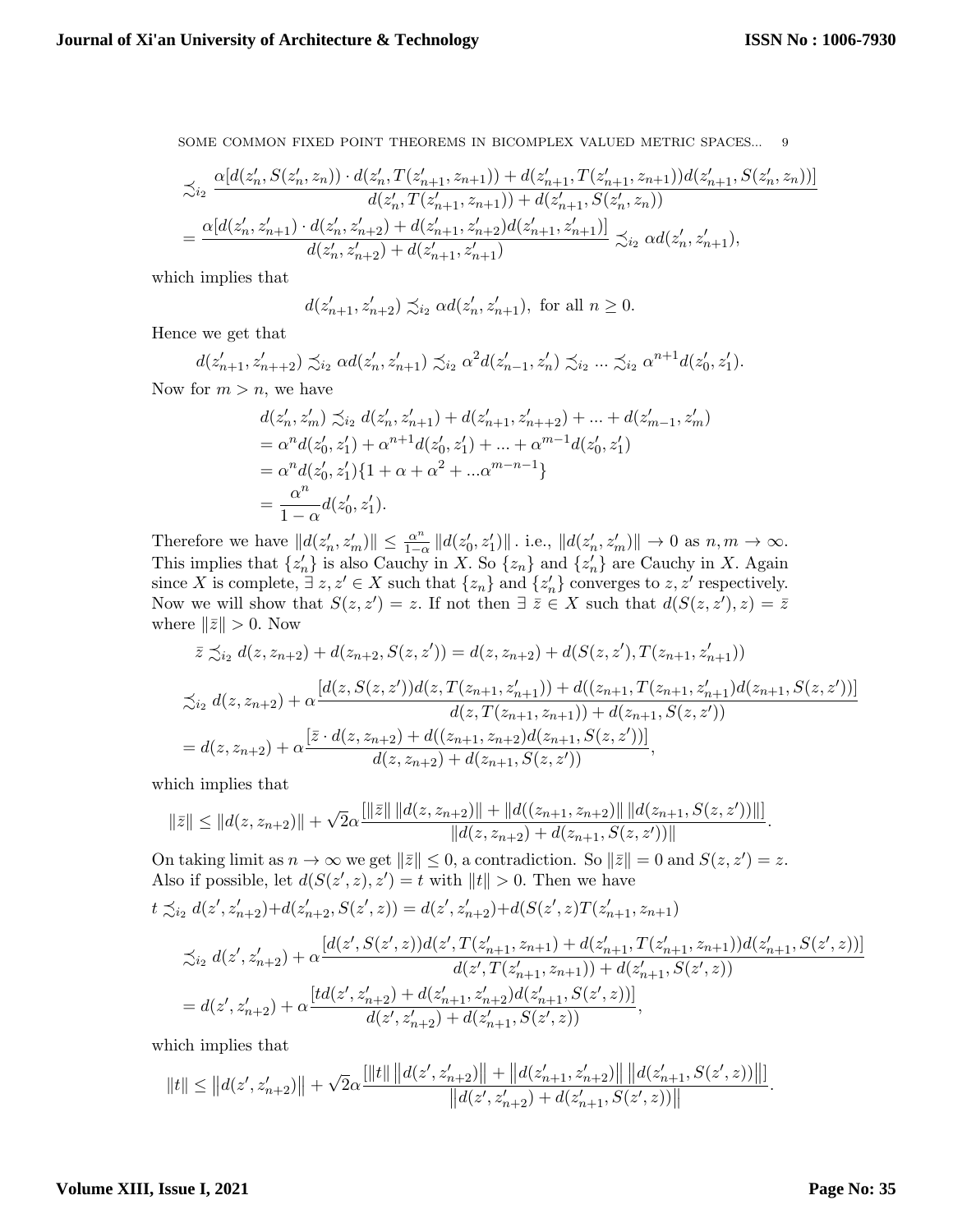On taking limit as  $n \to \infty$  we get that  $||t|| < 0$ , a contradiction. Therefore  $t = 0$ and  $S(z', z) = z'$ . Similarly, we may show that  $T(z, z') = z$  and  $T(z', z) = z'$ . Hence  $(z, z')$  is the common coupled fixed point of S and T.

#### Uniqueness:

For uniqueness, let us suppose that  $(u, v)$  be another common coupled fixed point of S and T. Then

$$
d(z, u) = d(S(z, z'), T(u, v)) \precsim_{i_2} \frac{[d(z, S(z, z'))d(z, T(u, v)) + d(u, T(u, v))d(u, S(z, z'))]}{d(z, T(u, v)) + d(u, S(z, z'))}.
$$

Therefore we get  $||d(z, u)|| \leq 0$  i.e.,  $z = u$ . Similarly, we may show that  $z' = v$ . So  $(z, z')$  is the unique common coupled fixed point for S and T.

This completes the proof of the theorem.  $\hfill \square$ 

# 3. Future Prospect

In the line of the works as carried out in the paper one may think of the deduction of fixed point theorems using fuzzy metric, quasi metric, partial metric and other different types of metrices under the flavour of bicomplex analysis. This may be an active area of research to the future workers in this branch.

#### **REFERENCES**

- <span id="page-9-2"></span>[1] A. Azam, B. Fisher and M. Khan, Common Fixed Point Theorems in Complex Valued Metric Spaces, Num. Func. Anal. Opt. 32,(2011), pp. 243 − 253.
- <span id="page-9-4"></span>[2] T. G. Bhaskar and V. Laxikantam, Fixed point theorem in partially ordered metric spaces and applications, Nonlinear Analysis,  $65$ ,  $(2006)$ ,pp.1379 – 1393.
- <span id="page-9-0"></span>[3] S. Bhatt, S. Chaukiyal and R. C. Dimri, Common fixed point of mappings satisfying rational inequality in complex valued metric space, Int. J. Pure Appl. Math., 73(2), (2011), pp.159 − 164.
- <span id="page-9-9"></span>[4] J. Choi, S. K. Datta, T. Biswas and N. Islam, Some fixed point theorems in connection with two weakly compatible mappings in bicomplex valued metric spaces, Honam Mathematical J., 39  $(2017)$ , pp.115 – 126.
- <span id="page-9-3"></span>[5] S. K. Datta and S. Ali, A Common Fixed Point Result in Complex Valued Metric Spaces under Contractive Condition, International Journal of Advanced Scientific and Technical Research,  $6(2),(2012)$ , pp.  $467-475$ .
- <span id="page-9-8"></span>[6] M. Elena, M. Shapiro and D.C.Strupra, Bicomplex Number andTheir Elementary Functions, CUBO A Mathematics Journal,  $14(2)$ ,  $(2012)$  pp.  $61 - 80$ .
- <span id="page-9-10"></span>[7] I. H. Jebril, S. K. Datta, R. Sarkar and N. Biswas, Common fixed point theorems under rational contractions for a pair of mappings in bicomplex valued metric spaces, Journal of Interdisciplinary Mathematics, 22(7),(2019), pp. 1071 − 1082, DOI:10.1080/09720502.2019.1709318.
- <span id="page-9-11"></span>[8] I. H. Jebril, S. K. Datta, R. Sarkar and N. Biswas, Common fixed point theorems under rational contractions using two mappings and six mappings and coupled fixed point theorem in bicomlex valued b-metric space, TWMS J. of Apl. & Eng. Math. (Accepted).
- <span id="page-9-5"></span>[9] S. M. Kang and M. Kumar, Coupled Fixed Point Theorems in Complex Valued Metric Spaces, Int. Journal of Math. Analysis, 7(46),(2013), pp. 2269 − 2277.
- <span id="page-9-6"></span>[10] S. Ronn, Bicomplex algebra and function theory, math.CV/0101200.
- <span id="page-9-12"></span>[11] D. Rochon and M. Shapiro, On algebraic properties of bicomplex and hyperbolic numbers, Anal. Univ. Oradea, fasc. math,  $11(2004)$ , pp.  $71 - 110$ .
- <span id="page-9-7"></span>[12] C. Segre, Le Rappresentazioni Reali delle Forme Complesse a Gli Enti Iperalgebrici, Math. Ann.,  $40,(1892),$  pp.  $413-467.$
- <span id="page-9-1"></span>[13] Savitri and N. Hooda, A Common Coupled Fixed Point Theorem in Complex Valued Metric Space, Int. J. Comput. Appl.,  $109(4)$ ,  $(2015)$ , pp.  $10-12$ .